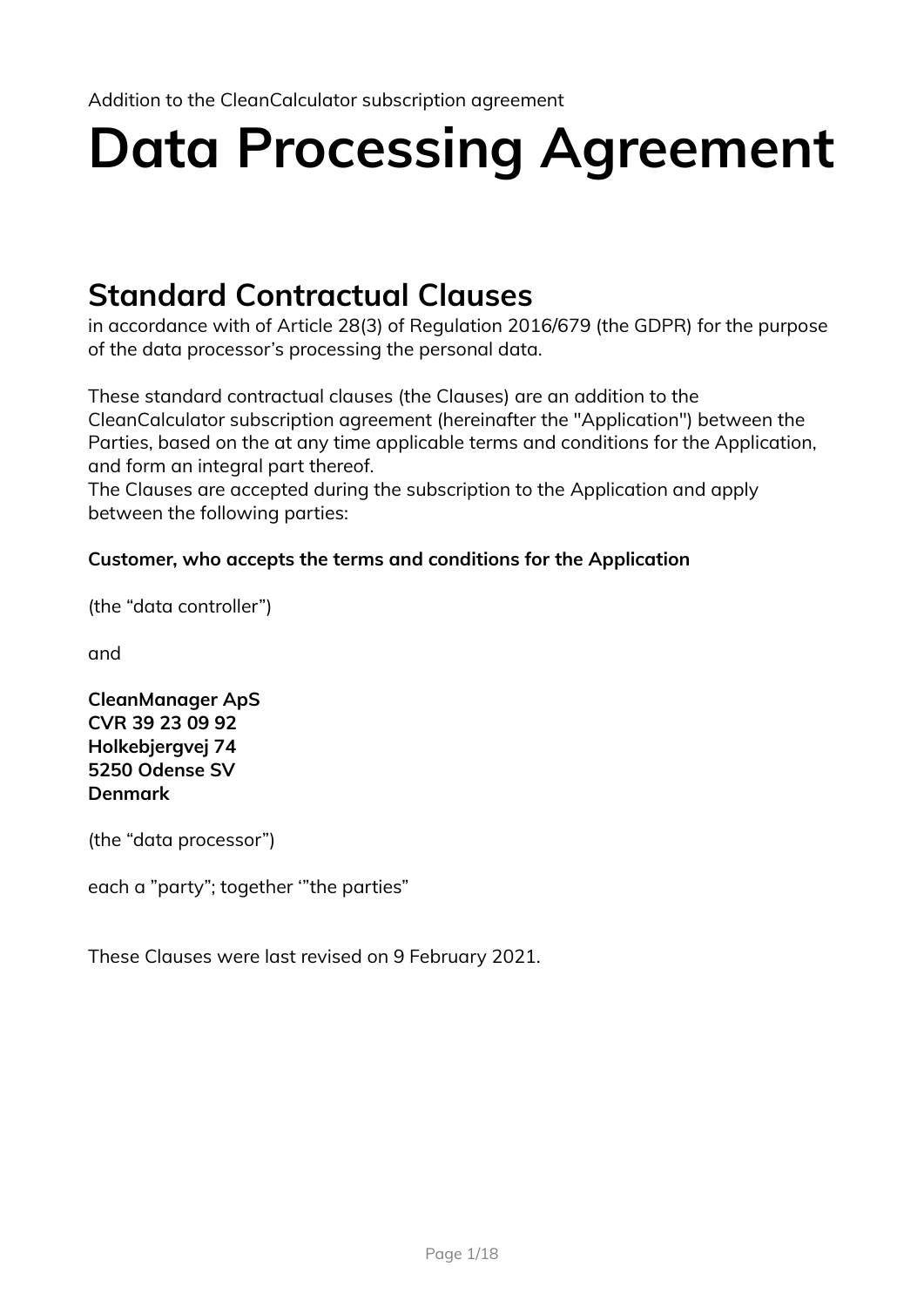# 1 Table of Contents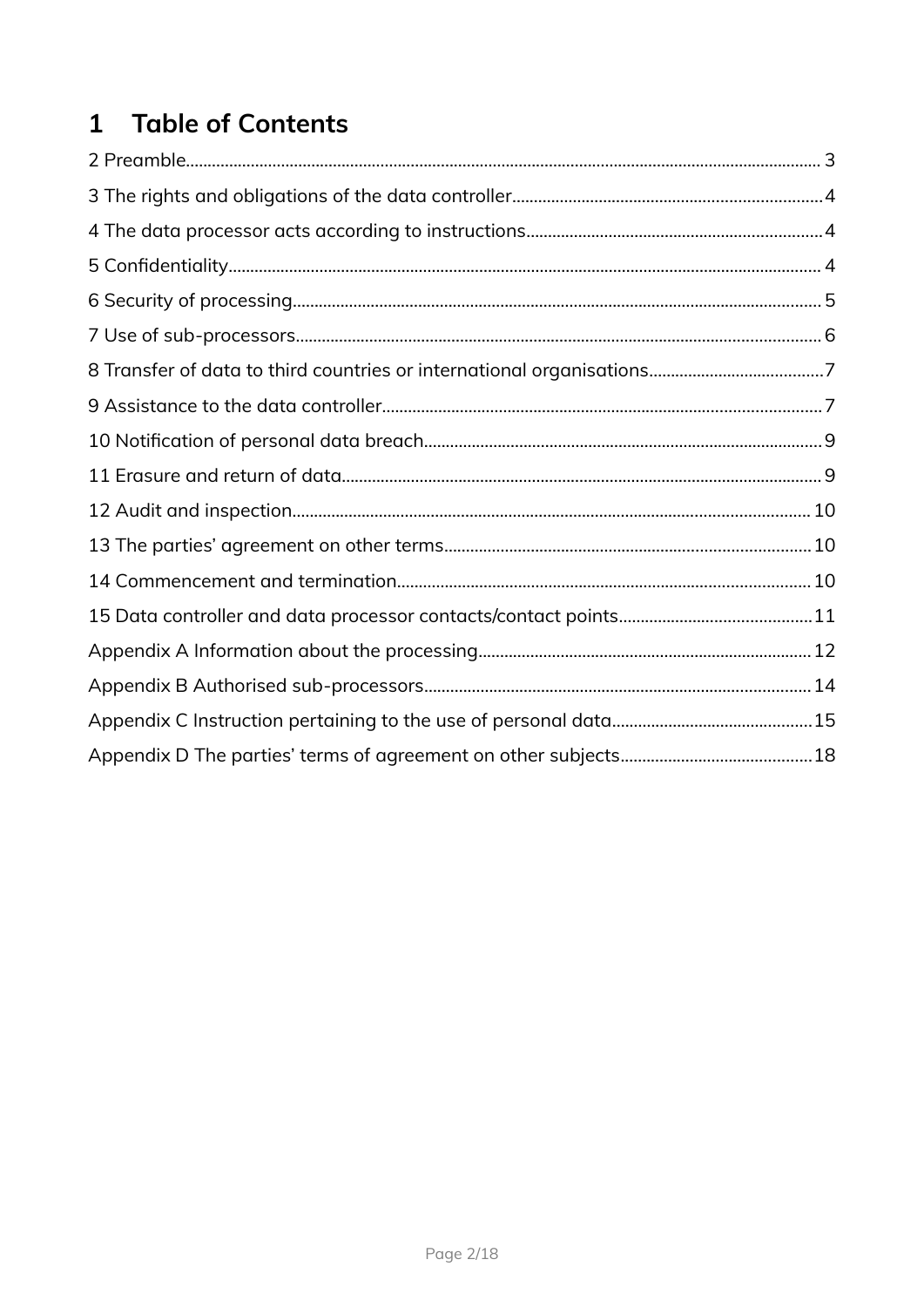# <span id="page-2-0"></span>**2 Preamble**

- 2.1 These Contractual Clauses (the Clauses) set out the rights and obligations of the data controller and the data processor, when processing personal data on behalf of the data controller.
- 2.2 The Clauses have been designed to ensure the parties' compliance with Article 28(3) of Regulation 2016/679 of the European Parliament and of the Council of 27 April 2016 on the protection of natural persons with regard to the processing of personal data and on the free movement of such data and repealing Directive 95/46/EC (General Data Protection Regulation).
- 2.3 In the context of the provision of subscription for the application CleanCalculator (hereinafter "the Application"), the data processor will process personal data on behalf of the data controller in accordance with the Clauses.
- 2.4 The Clauses shall take priority over any similar provisions contained in other agreements between the parties.
- 2.5 Four appendices are attached to the Clauses and form an integral part of the Clauses.
- 2.6 Appendix A contains details about the processing of personal data, including the purpose and nature of the processing, type of personal data, categories of data subject and duration of the processing.
- 2.7 Appendix B contains the data controller's conditions for the data processor's use of sub-processors and a list of sub-processors authorised by the data controller.
- 2.8 Appendix C contains the data controller's instructions with regards to the processing of personal data, the minimum security measures to be implemented by the data processor and how audits of the data processor and any subprocessors are to be performed.
- 2.9 Appendix D contains provisions for other activities which are not covered by the Clauses.
- 2.10 The Clauses along with appendices shall be retained in writing, including electronically, by both parties.
- 2.11 The Clauses shall not exempt the data processor from obligations to which the data processor is subject pursuant to the General Data Protection Regulation (the GDPR) or other legislation.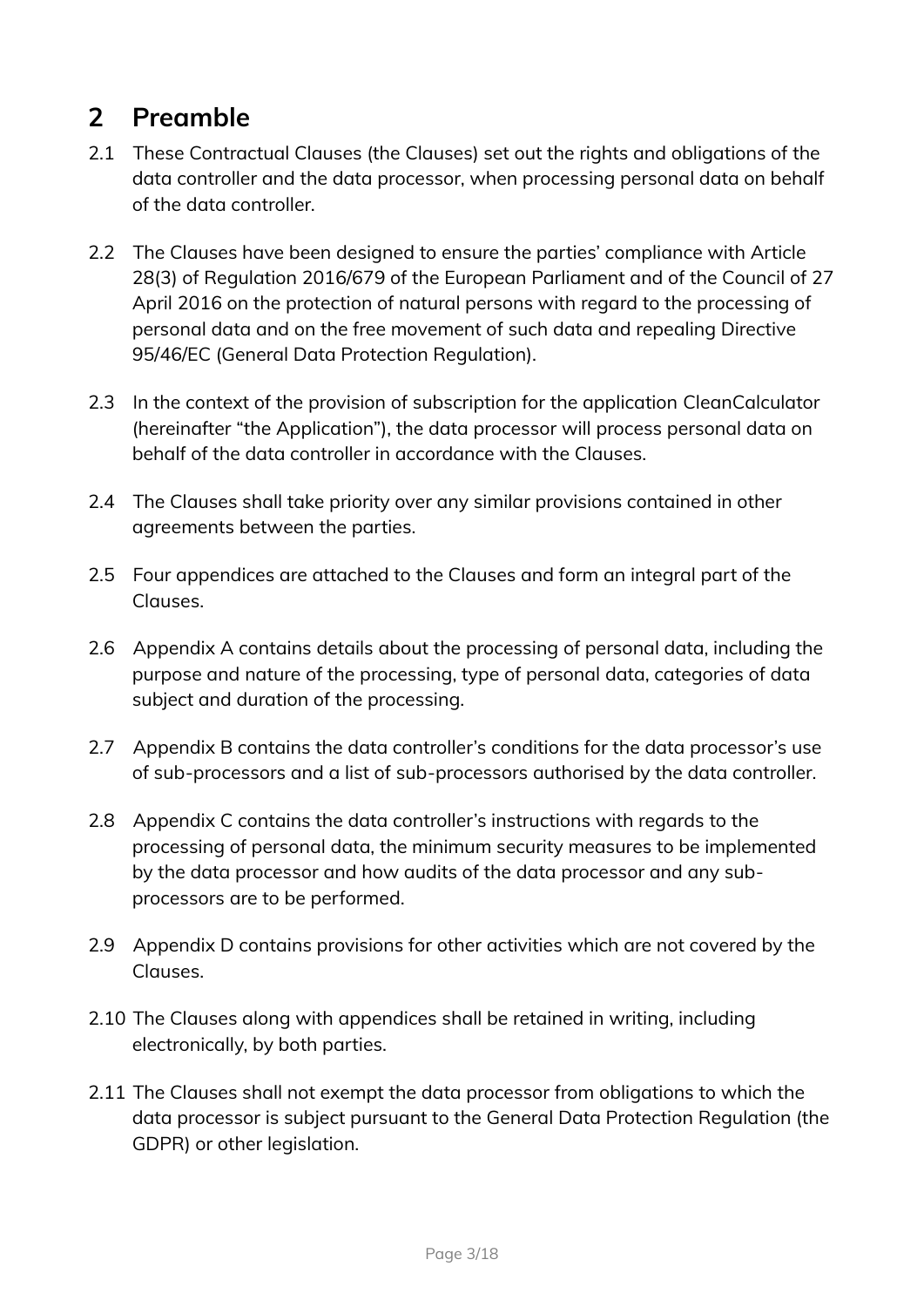# <span id="page-3-2"></span>**3 The rights and obligations of the data controller**

- 3.1 The data controller is responsible for ensuring that the processing of personal data takes place in compliance with the GDPR (see Article 24 GDPR), the applicable EU or Member State $^{\rm 1}$  $^{\rm 1}$  $^{\rm 1}$  data protection provisions and the Clauses.
- 3.2 The data controller has the right and obligation to make decisions about the purposes and means of the processing of personal data.
- 3.3 The data controller shall be responsible, among other, for ensuring that the processing of personal data, which the data processor is instructed to perform, has a legal basis.

### <span id="page-3-1"></span>**4 The data processor acts according to instructions**

- 4.1 The data processor shall process personal data only on documented instructions from the data controller, unless required to do so by Union or Member State law to which the processor is subject. Such instructions shall be specified in appendices A and C. Subsequent instructions can also be given by the data controller throughout the duration of the processing of personal data, but such instructions shall always be documented and kept in writing, including electronically, in connection with the Clauses.
- 4.2 The data processor shall immediately inform the data controller if instructions given by the data controller, in the opinion of the data processor, contravene the GDPR or the applicable EU or Member State data protection provisions.

# <span id="page-3-0"></span>**5 Confidentiality**

- 5.1 The data processor shall only grant access to the personal data being processed on behalf of the data controller to persons under the data processor's authority who have committed themselves to confidentiality or are under an appropriate statutory obligation of confidentiality and only on a need to know basis. The list of persons to whom access has been granted shall be kept under periodic review. On the basis of this review, such access to personal data can be withdrawn, if access is no longer necessary, and personal data shall consequently not be accessible anymore to those persons.
- 5.2 The data processor shall at the request of the data controller demonstrate that the concerned persons under the data processor's authority are subject to the abovementioned confidentiality.

<span id="page-3-3"></span><sup>1</sup> References to "Member States" made throughout the Clauses shall be understood as references to "EEA Member States".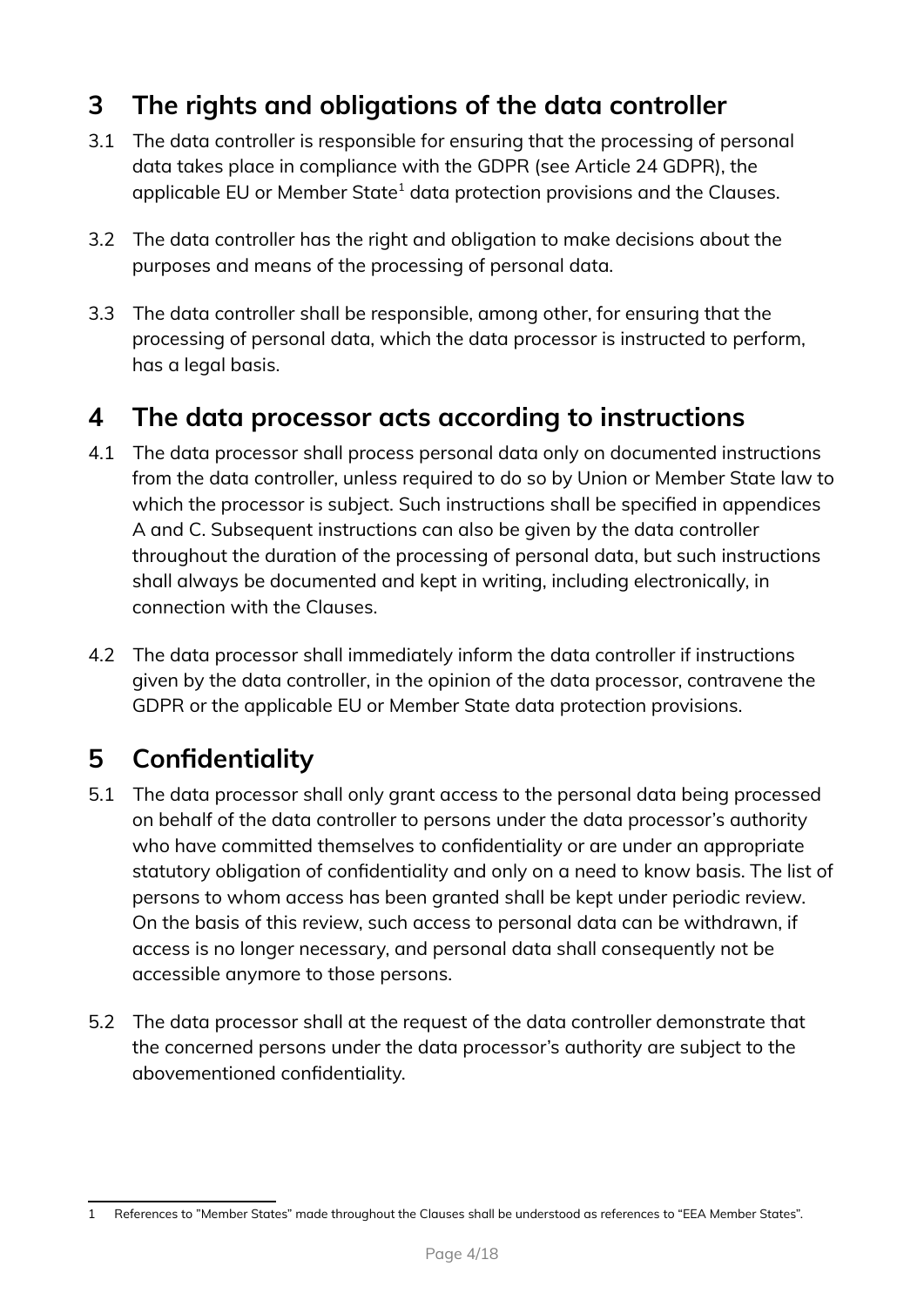# <span id="page-4-0"></span>**6 Security of processing**

6.1 Article 32 GDPR stipulates that, taking into account the state of the art, the costs of implementation and the nature, scope, context and purposes of processing as well as the risk of varying likelihood and severity for the rights and freedoms of natural persons, the data controller and data processor shall implement appropriate technical and organisational measures to ensure a level of security appropriate to the risk.

The data controller shall evaluate the risks to the rights and freedoms of natural persons inherent in the processing and implement measures to mitigate those risks. Depending on their relevance, the measures may include the following:

- a. Pseudonymisation and encryption of personal data;
- b. the ability to ensure ongoing confidentiality, integrity, availability and resilience of processing systems and services;
- c. the ability to restore the availability and access to personal data in a timely manner in the event of a physical or technical incident;
- d. a process for regularly testing, assessing and evaluating the effectiveness of technical and organisational measures for ensuring the security of the processing.
- 6.2 According to Article 32 GDPR, the data processor shall also independently from the data controller – evaluate the risks to the rights and freedoms of natural persons inherent in the processing and implement measures to mitigate those risks. To this effect, the data controller shall provide the data processor with all information necessary to identify and evaluate such risks.
- 6.3 Furthermore, the data processor shall assist the data controller in ensuring compliance with the data controller's obligations pursuant to Articles 32 GDPR, by inter alia providing the data controller with information concerning the technical and organisational measures already implemented by the data processor pursuant to Article 32 GDPR along with all other information necessary for the data controller to comply with the data controller's obligation under Article 32 GDPR.

If subsequently – in the assessment of the data controller – mitigation of the identified risks require further measures to be implemented by the data processor, than those already implemented by the data processor pursuant to Article 32 GDPR, the data controller shall specify these additional measures to be implemented in Appendix C.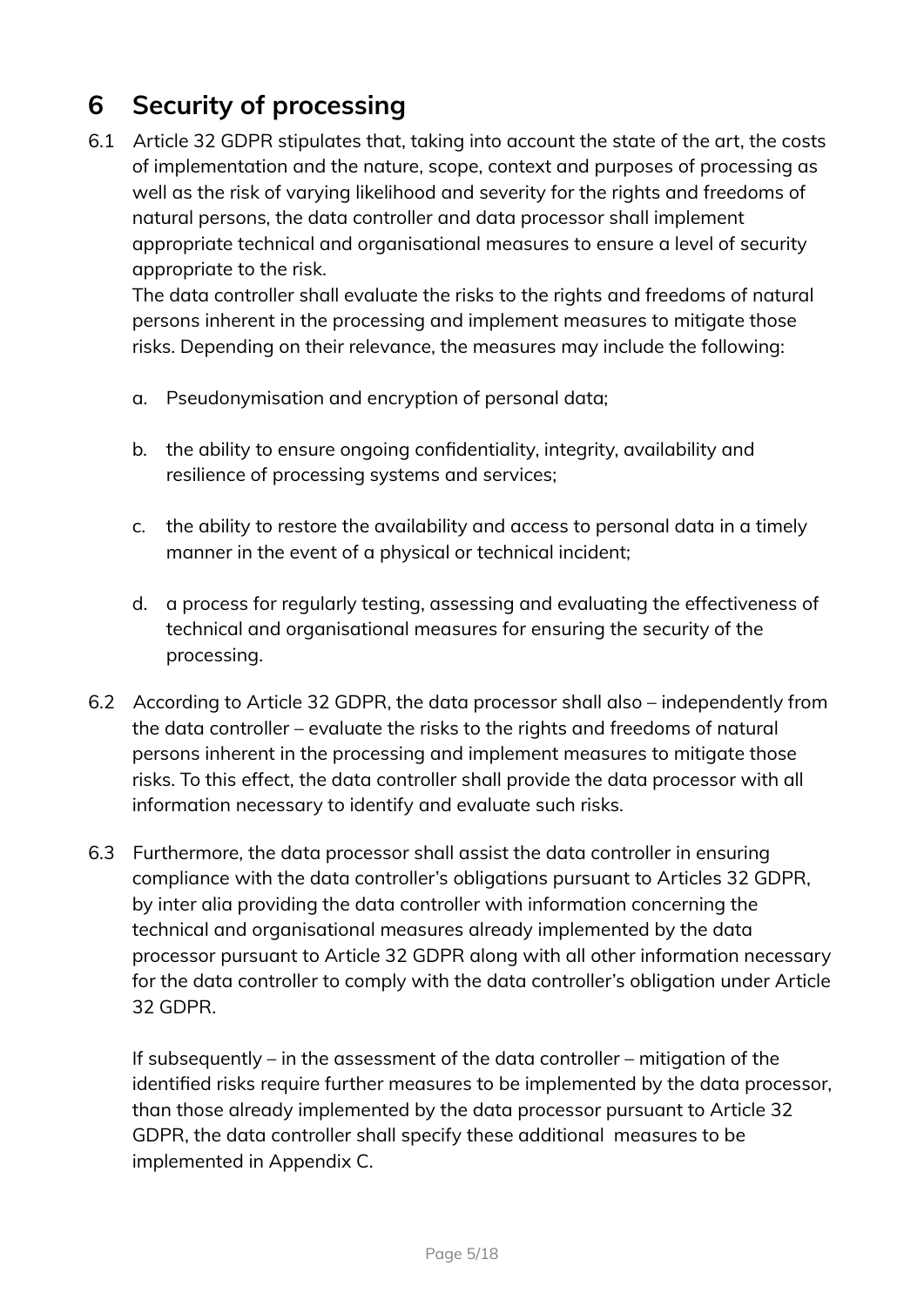# <span id="page-5-0"></span>**7 Use of sub-processors**

- 7.1 The data processor shall meet the requirements specified in Article 28(2) and (4) GDPR in order to engage another processor (a sub-processor).
- 7.2 The data processor shall therefore not engage another processor (sub-processor) for the fulfilment of the Clauses without the prior general written authorisation of the data controller.
- 7.3 The data processor has the data controller's general authorisation for the engagement of sub-processors. The data processor shall inform in writing the data controller of any intended changes concerning the addition or replacement of sub-processors at least two (2) months in advance, thereby giving the data controller the opportunity to object to such changes prior to the engagement of the concerned sub-processor(s). Longer time periods of prior notice for specific sub-processing services can be provided in Appendix B. The list of sub-processors already authorised by the data controller can be found in Appendix B.
- 7.4 Where the data processor engages a sub-processor for carrying out specific processing activities on behalf of the data controller, the same data protection obligations as set out in the Clauses shall be imposed on that sub-processor by way of a contract or other legal act under EU or Member State law, in particular providing sufficient guarantees to implement appropriate technical and organisational measures in such a manner that the processing will meet the requirements of the Clauses and the GDPR.

The data processor shall therefore be responsible for requiring that the subprocessor at least complies with the obligations to which the data processor is subject pursuant to the Clauses and the GDPR.

- 7.5 A copy of such a sub-processor agreement and subsequent amendments shall at the data controller's request – be submitted to the data controller, thereby giving the data controller the opportunity to ensure that the same data protection obligations as set out in the Clauses are imposed on the sub-processor. Clauses on business related issues that do not affect the legal data protection content of the sub-processor agreement, shall not require submission to the data controller.
- 7.6 If the sub-processor does not fulfil his data protection obligations, the data processor shall remain fully liable to the data controller as regards the fulfilment of the obligations of the sub-processor. This does not affect the rights of the data subjects under the GDPR – in particular those foreseen in Articles 79 and 82 GDPR – against the data controller and the data processor, including the subprocessor.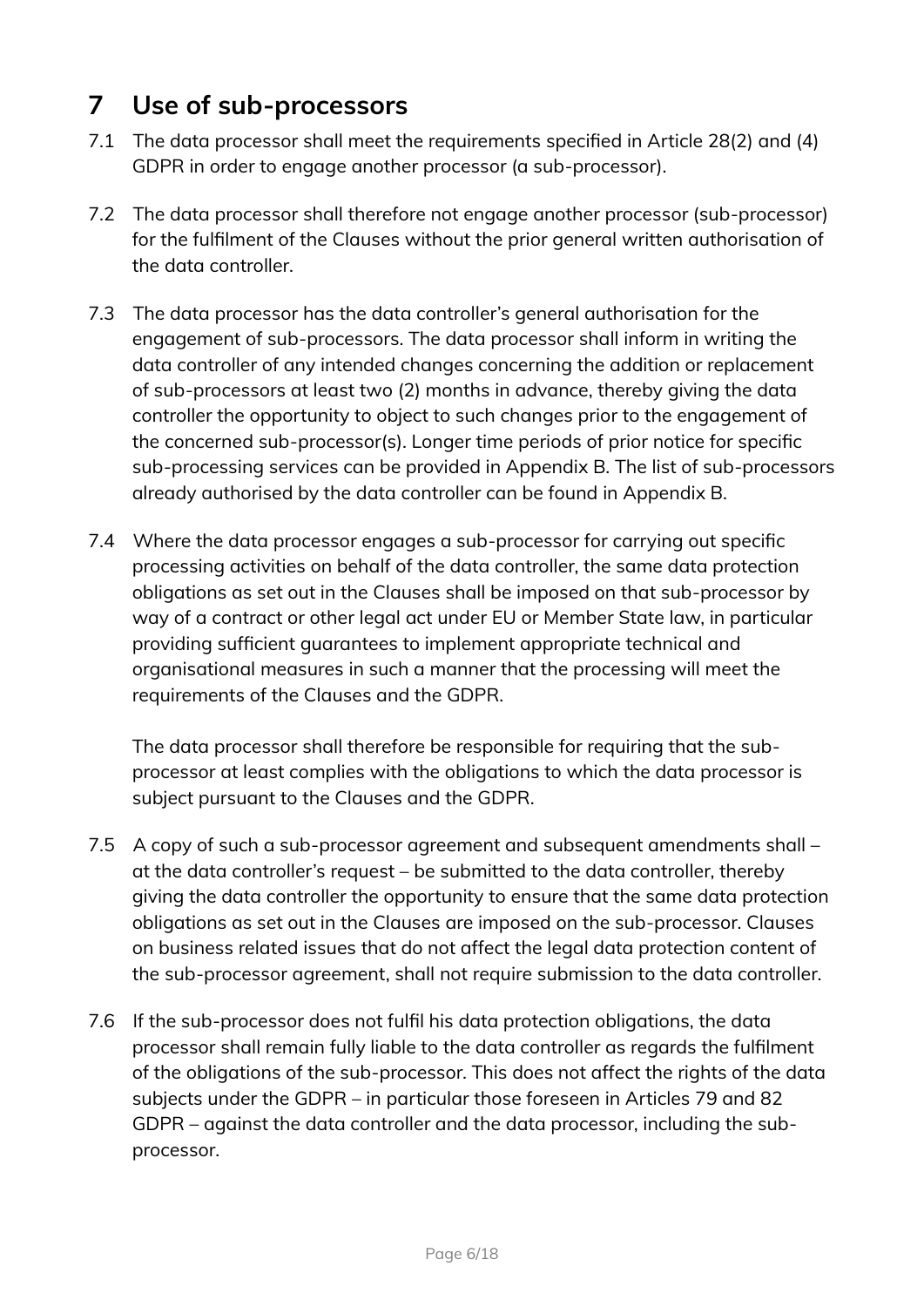## <span id="page-6-1"></span>**8 Transfer of data to third countries or international organisations**

- 8.1 Any transfer of personal data to third countries or international organisations by the data processor shall only occur on the basis of documented instructions from the data controller and shall always take place in compliance with Chapter V GDPR.
- 8.2 In case transfers to third countries or international organisations, which the data processor has not been instructed to perform by the data controller, is required under EU or Member State law to which the data processor is subject, the data processor shall inform the data controller of that legal requirement prior to processing unless that law prohibits such information on important grounds of public interest.
- 8.3 Without documented instructions from the data controller, the data processor therefore cannot within the framework of the Clauses:
	- a. transfer personal data to a data controller or a data processor in a third country or in an international organization
	- b. transfer the processing of personal data to a sub-processor in a third country
	- c. have the personal data processed in by the data processor in a third country
- 8.4 The data controller's instructions regarding the transfer of personal data to a third country including, if applicable, the transfer tool under Chapter V GDPR on which they are based, shall be set out in Appendix C.6.
- 8.5 The Clauses shall not be confused with standard data protection clauses within the meaning of Article 46(2)(c) and (d) GDPR, and the Clauses cannot be relied upon by the parties as a transfer tool under Chapter V GDPR.

### <span id="page-6-0"></span>**9 Assistance to the data controller**

9.1 Taking into account the nature of the processing, the data processor shall assist the data controller by appropriate technical and organisational measures, insofar as this is possible, in the fulfilment of the data controller's obligations to respond to requests for exercising the data subject's rights laid down in Chapter III GDPR.

This entails that the data processor shall, insofar as this is possible, assist the data controller in the data controller's compliance with:

a. the right to be informed when collecting personal data from the data subject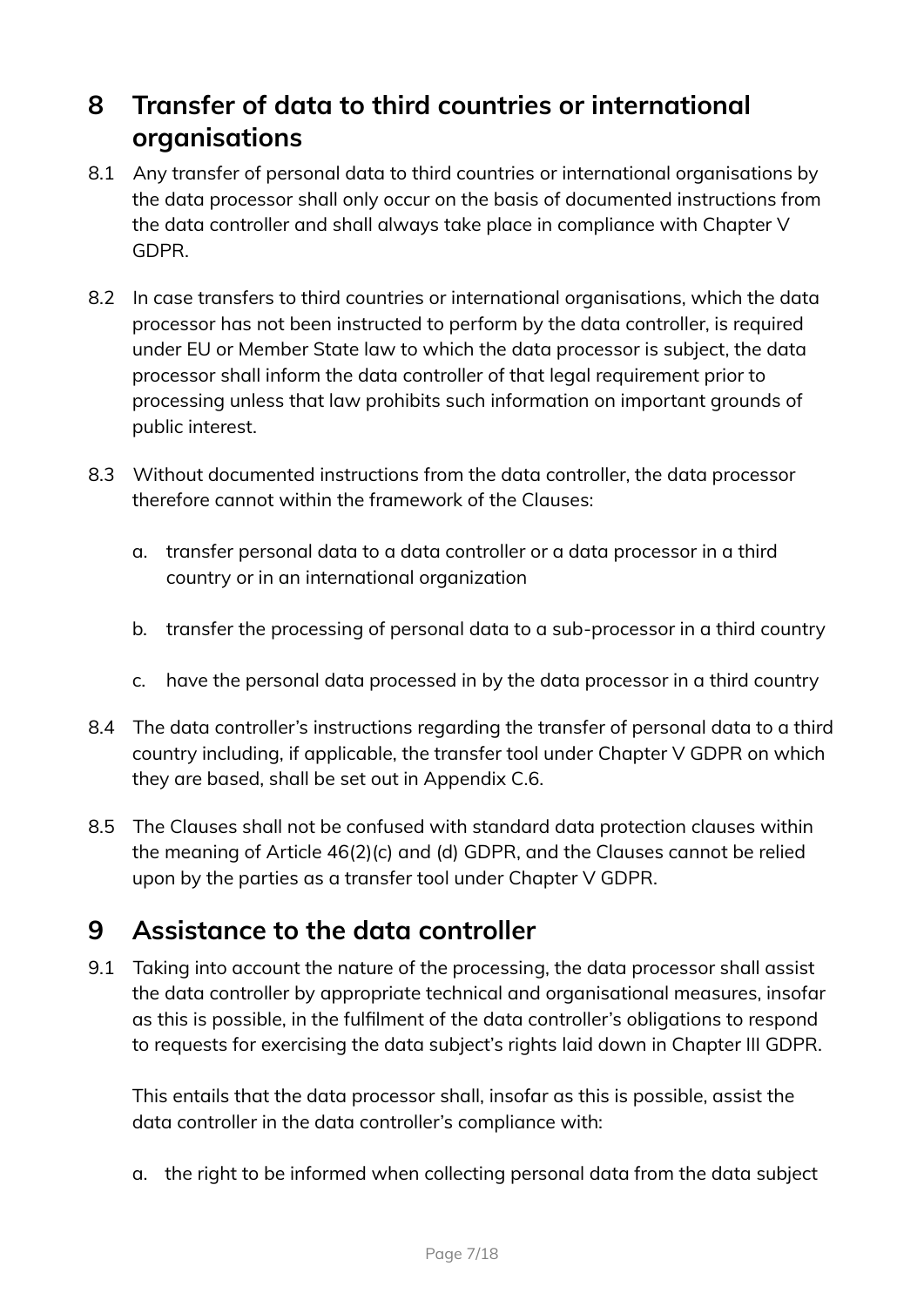- b. the right to be informed when personal data have not been obtained from the data subject
- c. the right of access by the data subject
- d. the right to rectification
- e. the right to erasure ("the right to be forgotten")
- f. the right to restriction of processing
- g. notification obligation regarding rectification or erasure of personal data or restriction of processing
- h. the right to data portability
- i. the right to object
- j. the right not to be subject to a decision based solely on automated processing, including profiling
- 9.2 In addition to the data processor's obligation to assist the data controller pursuant to Clause 6.3., the data processor shall furthermore, taking into account the nature of the processing and the information available to the data processor, assist the data controller in ensuring compliance with:
	- a. The data controller's obligation to without undue delay and, where feasible, not later than 72 hours after having become aware of it, notify the personal data breach to the competent supervisory authority, the Danish Data Protection Agency ("Datatilsynet"), unless the personal data breach is unlikely to result in a risk to the rights and freedoms of natural persons;
	- b. the data controller's obligation to without undue delay communicate the personal data breach to the data subject, when the personal data breach is likely to result in a high risk to the rights and freedoms of natural persons;
	- c. the data controller's obligation to carry out an assessment of the impact of the envisaged processing operations on the protection of personal data (a data protection impact assessment);
	- d. the data controller's obligation to consult the competent supervisory authority, the Danish Data Protection Agency ("Datatilsynet"), prior to processing where a data protection impact assessment indicates that the processing would result in a high risk in the absence of measures taken by the data controller to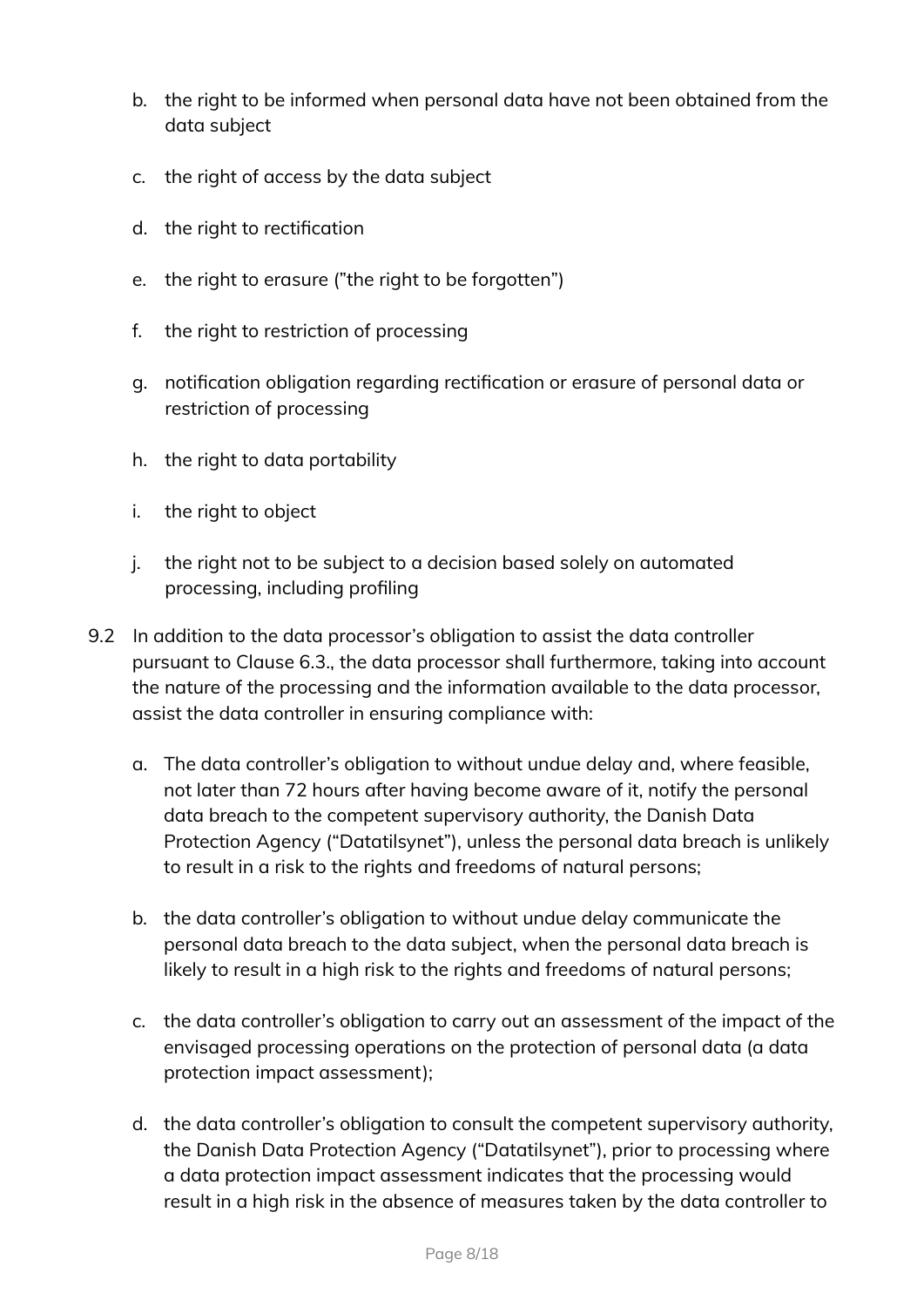mitigate the risk.

9.3 The parties shall define in Appendix C the appropriate technical and organisational measures by which the data processor is required to assist the data controller as well as the scope and the extent of the assistance required. This applies to the obligations foreseen in Clause 9.1. and 9.2.

# <span id="page-8-1"></span>**10 Notification of personal data breach**

- 10.1 In case of any personal data breach, the data processor shall, without undue delay after having become aware of it, notify the data controller of the personal data breach.
- 10.2 The data processor's notification to the data controller shall, if possible, take place within 48 hours after the data processor has become aware of the personal data breach to enable the data controller to comply with the data controller's obligation to notify the personal data breach to the competent supervisory authority, cf. Article 33 GDPR.
- 10.3 In accordance with Clause 9(2)(a), the data processor shall assist the data controller in notifying the personal data breach to the competent supervisory authority, meaning that the data processor is required to assist in obtaining the information listed below which, pursuant to Article 33(3)GDPR, shall be stated in the data controller's notification to the competent supervisory authority:
	- a. The nature of the personal data including where possible, the categories and approximate number of data subjects concerned and the categories and approximate number of personal data records concerned;
	- b. the likely consequences of the personal data breach;
	- c. the measures taken or proposed to be taken by the controller to address the personal data breach, including, where appropriate, measures to mitigate its possible adverse effects.
- 10.4 The parties shall define in Appendix C all the elements to be provided by the data processor when assisting the data controller in the notification of a personal data breach to the competent supervisory authority.

### <span id="page-8-0"></span>**11 Erasure and return of data**

11.1 On termination of the provision of personal data processing services, the data processor shall be under obligation to return all the personal data to the data controller and delete existing copies unless Union or Member State law requires storage of the personal data.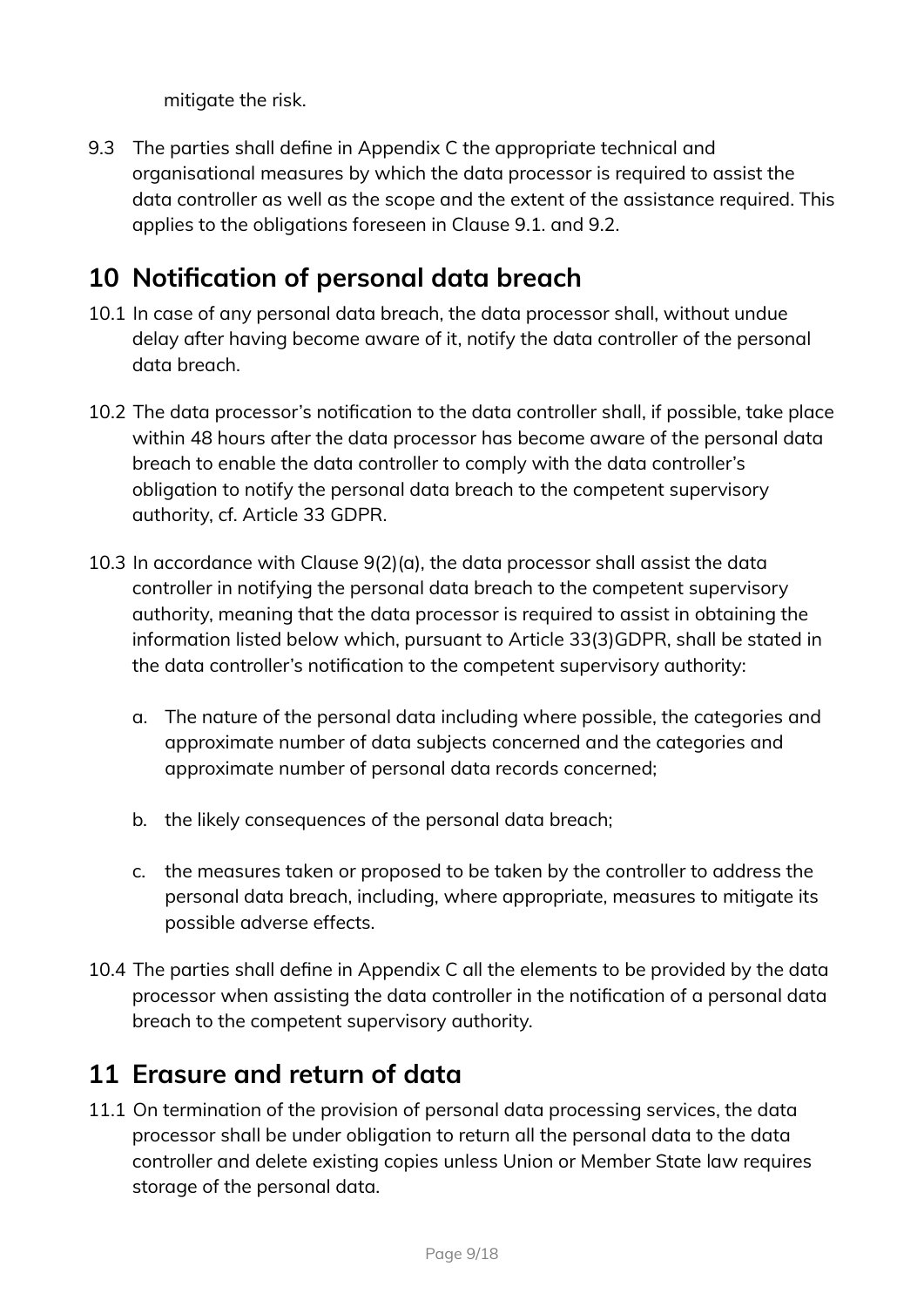# <span id="page-9-2"></span>**12 Audit and inspection**

- 12.1 The data processor shall make available to the data controller all information necessary to demonstrate compliance with the obligations laid down in Article 28 and the Clauses and allow for and contribute to audits, including inspections, conducted by the data controller or another auditor mandated by the data controller.
- 12.2 Procedures applicable to the data controller's audits, including inspections, of the data processor and sub-processors are specified in appendices C.7. and C.8.
- 12.3 The data processor shall be required to provide the supervisory authorities, which pursuant to applicable legislation have access to the data controller's and data processor's facilities, or representatives acting on behalf of such supervisory authorities, with access to the data processor's physical facilities on presentation of appropriate identification.

### <span id="page-9-1"></span>**13 The parties' agreement on other terms**

13.1 The parties may agree other clauses concerning the provision of the personal data processing service specifying e.g. liability, as long as they do not contradict directly or indirectly the Clauses or prejudice the fundamental rights or freedoms of the data subject and the protection afforded by the GDPR.

### <span id="page-9-0"></span>**14 Commencement and termination**

- 14.1 The Clauses shall become effective by accepting the terms and conditions for the use of the Application.
- 14.2 Both parties shall be entitled to require the Clauses renegotiated if changes to the law or inexpediency of the Clauses should give rise to such renegotiation.
- 14.3 The Clauses shall apply for the duration of the provision of personal data processing services. For the duration of the provision of personal data processing services, the Clauses cannot be terminated unless other Clauses governing the provision of personal data processing services have been agreed between the parties.
- 14.4 If the provision of personal data processing services is terminated, and the personal data is deleted or returned to the data controller pursuant to Clause 11.1. and Appendix C.4., the Clauses may be terminated by written notice by either party.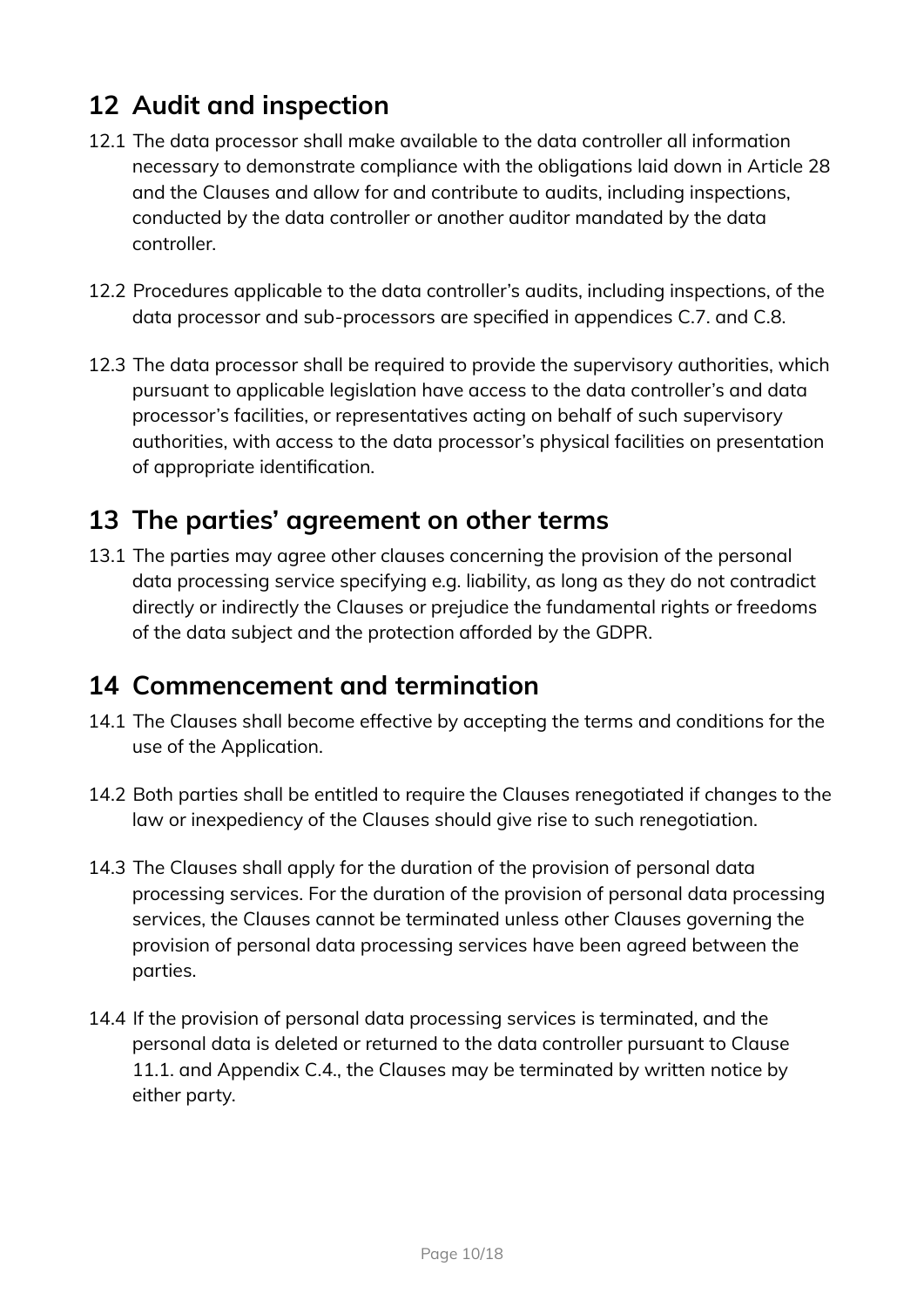## <span id="page-10-0"></span>**15 Data controller and data processor contacts/contact points**

15.1 The data controller can contact the data processor using the following contact:

| Name:            | Jakob Witte Larsen                                    |
|------------------|-------------------------------------------------------|
| <b>Position:</b> | Head of development and responsible for personal data |
| Telephone:       | +4560950348                                           |
| E-mail:          | jwl@cleanmanager.org                                  |

15.2 The data processor can contact the data controller via the contact person specified in the Application (CleanCalculator). It is the responsibility of the data controller at all times to ensure that the contact information is kept up-to-date in the Application.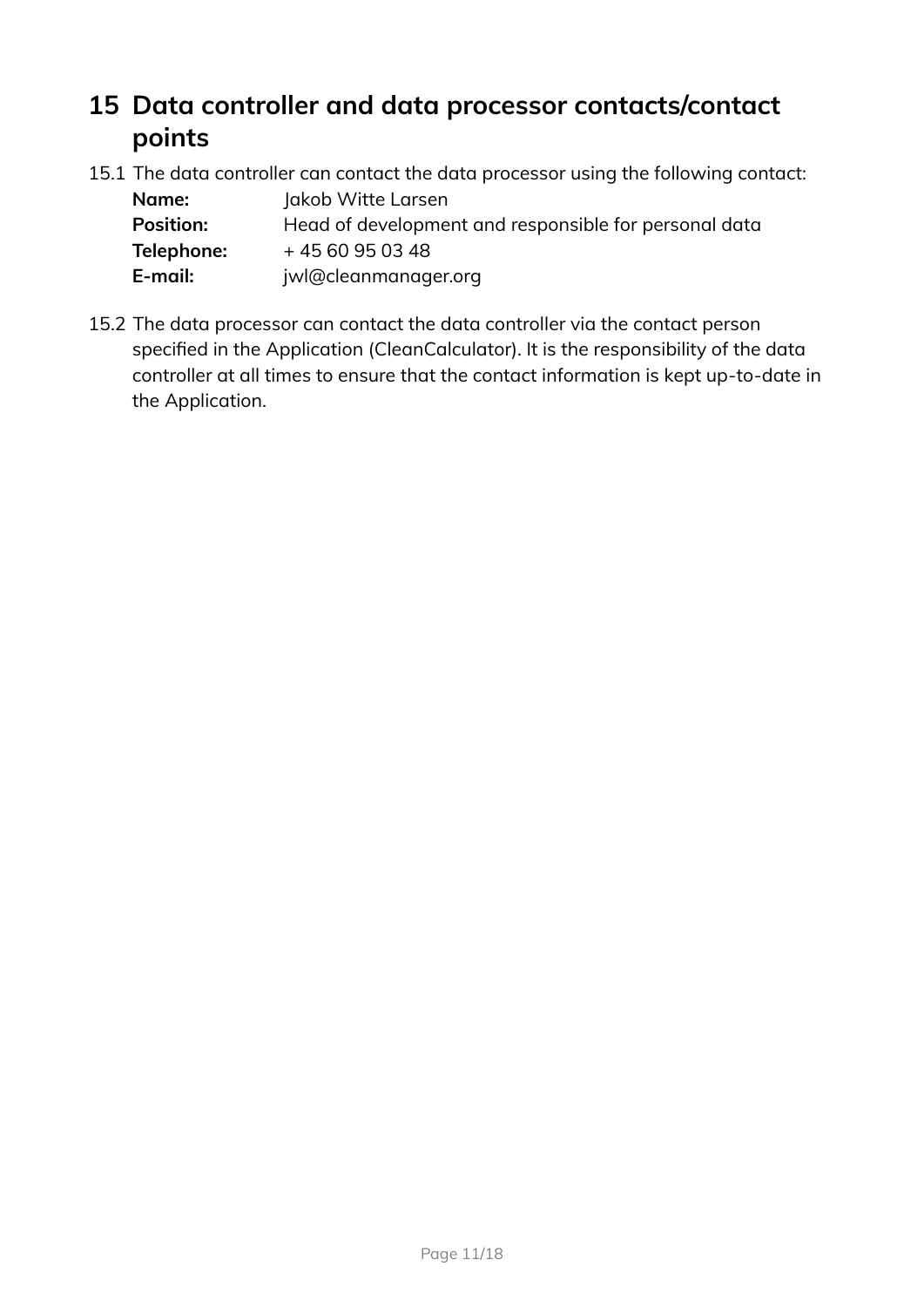# <span id="page-11-0"></span>**Appendix A Information about the processing**

#### **A.1 The purpose of the data processor's processing of personal data on behalf of the data controller is**

The purpose of the data processor's processing of personal data on behalf of the data controller is so that the data controller can use the Application (CleanCalculator), which is owned and operated by the data processor, to manage and plan work on the data controller's employees and customers.

#### **A.2 The data processor's processing of personal data on behalf of the data controller shall mainly pertain to (the nature of the processing)**

Delivering, operating and further developing of the Application, including storing data and backup management.

Besides storing of data, the processing may also in – accordance with the data controllers instruction – include:

- Processing of data in connection with import of customer data.
- Access to data in connection with support in order to assist the customers with issues in relation to the use of the Application.

#### **A.3 The processing includes the following types of personal data about data subjects**

**For employees:** Name and email etc.

**For customers:** Name, billing and shipping address, phone no., email, CVR-no. and EAN-no., information on contact person (name, phone no. and email), room lists, offer documents, work descriptions etc.

The data processor does not support the recording of data related to the special categories of personal data, including health, race and ethnicity and personal data related to criminal conviction and offences.

#### **A.4 Processing includes the following categories of data subject**

The processing may include the following categories of data subjects insofar the data on these categories are entered into the Application:

- I. The data controller's current employees
- II. The data controller's terminated employees
- III. The data controller's potential customers and their contact persons
- IV. The data controller's current customers and their contact persons
- V. The data controller's previous customers and their contact persons

Section III to V includes both private persons, enterprises and public organisations.

#### **A.5 The data processor's processing of personal data on behalf of the data controller may be performed when the Clauses commence. Processing has the following duration**

The processing may be performed for the entire and continuous duration of the subscription period and 30 days after the termination of the subscription period.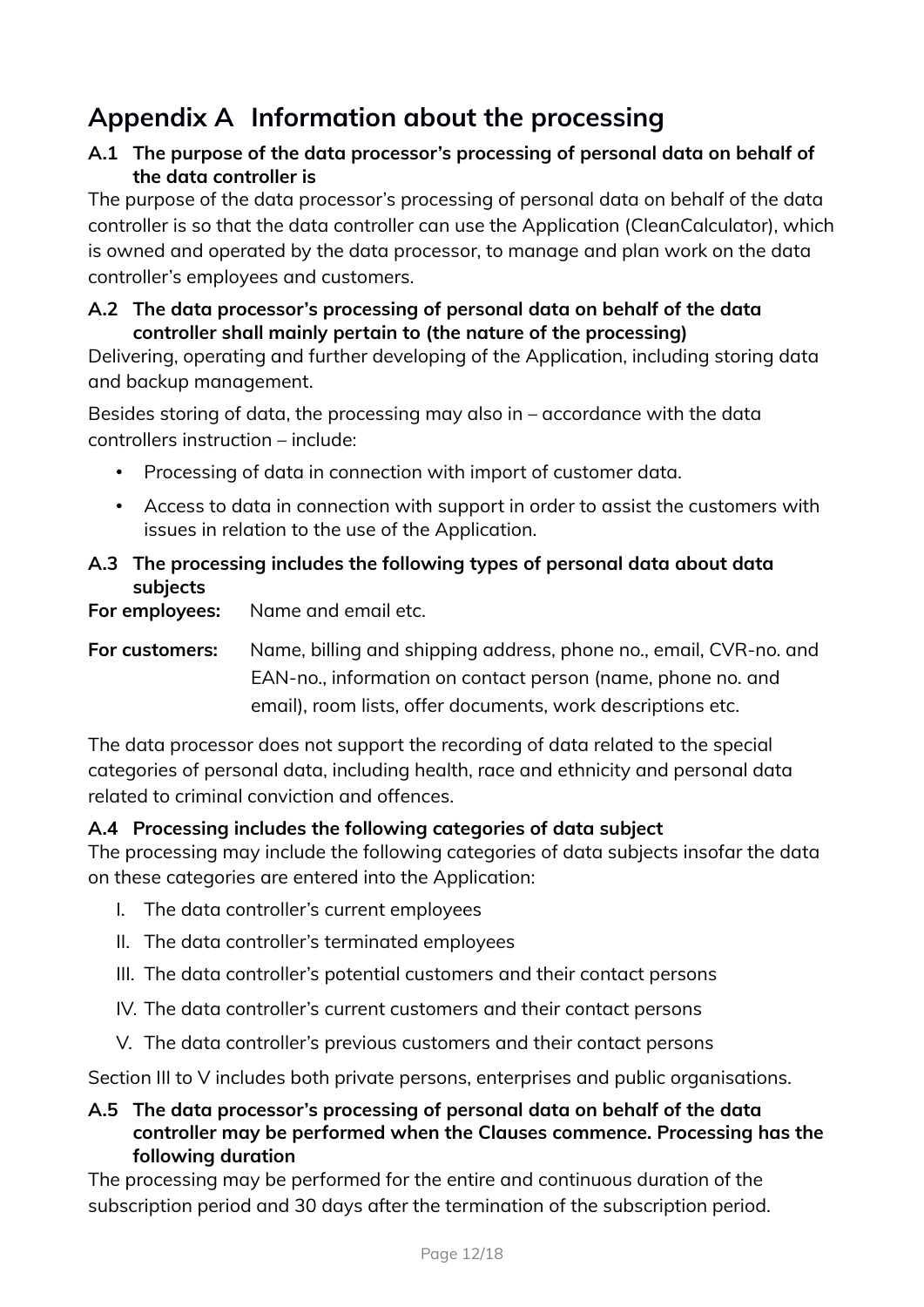There may be a duration of 20 days from the period of deletion until the data is deleted from the backup systems.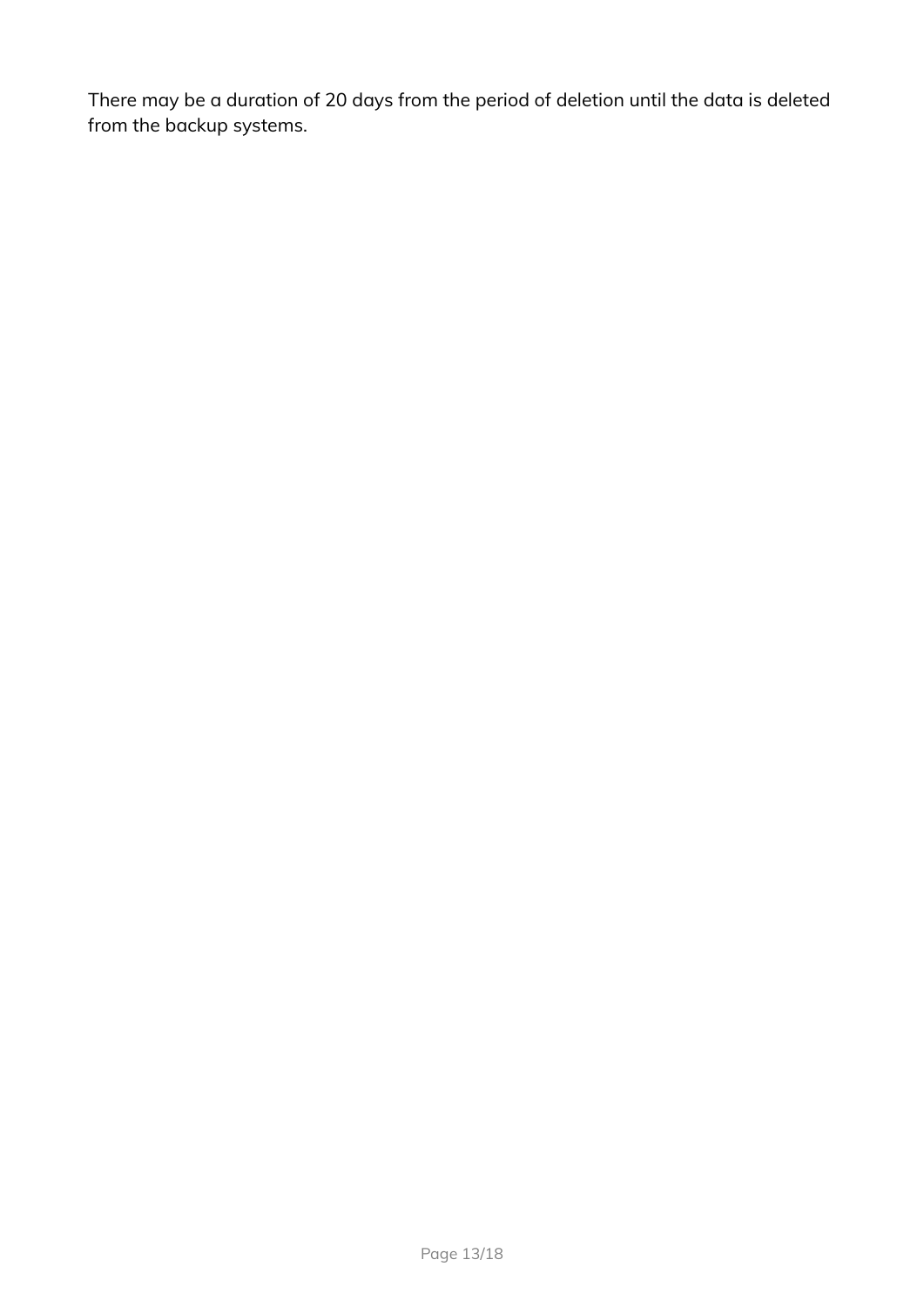# <span id="page-13-0"></span>**Appendix B Authorised sub-processors**

#### **B.1 Approved sub-processors**

On commencement of the Clauses, the data controller authorises the engagement of the following sub-processors:

| <b>Name</b>                                      | <b>CVR/Org.no. Address</b> |                                                                          | <b>Description of</b><br>processing     |
|--------------------------------------------------|----------------------------|--------------------------------------------------------------------------|-----------------------------------------|
| <b>Sentia Solutions A/S</b>                      | 25 46 47 37                | Smedeland 32<br>2600 Glostrup                                            | Server operation,<br>hosting and backup |
| <b>ScanNet A/S</b>                               | 29 41 20 06                | Højvangen 4<br>8660 Skanderborg                                          | Server operation<br>and backup          |
| Compaya A/S                                      | 31 37 54 28                | Palægade 4, 2. tv.<br>1261 København K                                   | SMS relay                               |
| <b>The Rocket Science</b><br><b>Group LLC</b>    | N/A                        | 675 Ponce De Leon Ave<br><b>NE, Suite 5000</b><br>Atlanta, Georgia 30308 | E-mail relay                            |
| Zendesk, Inc.                                    | N/A                        | 1019 Market Street, 6th<br>Floor<br>San Francisco, California<br>94103   | Support (Email, chat,<br>etc.)          |
| <b>Video Communication</b><br><b>Services AS</b> | 918 470 573                | Gate 1, no. 101, 6700<br>Maaloy, Norway                                  | Support<br>(Videoconference)            |
| <b>BO Consult ApS</b>                            | 34 22 92 60                | Muslingevej 41<br>8250 Egå                                               | Consulting work and<br>support          |

The data controller shall on the commencement of the Clauses authorise the use of the abovementioned sub-processors for the processing described for that party. The data processor shall not be entitled – without the data controller's explicit written authorisation – to engage a sub-processor for a 'different' processing than the one which has been agreed upon or have another sub-processor perform the described processing.

#### **B.2 Prior notice for the authorisation of sub-processors**

Insofar the data controller has any objections for the use of a sub-processor, the data controller shall notify the data processor in this regard within two (2) weeks after receiving the notification from the data processor. The data controller may only object insofar the data controller has reasonable and specific reasons hereto.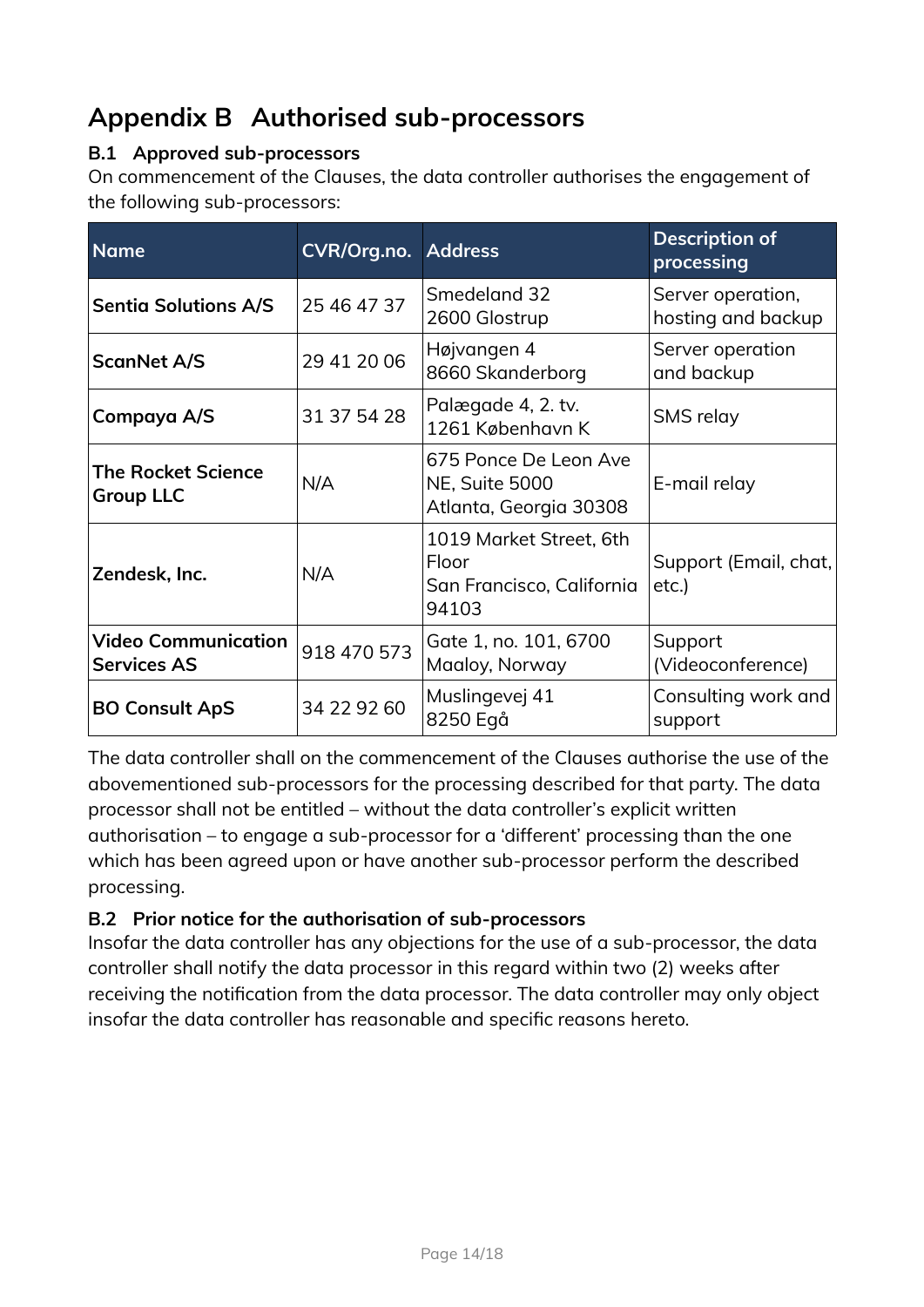# <span id="page-14-0"></span>**Appendix C Instruction pertaining to the use of personal data**

#### **C.1 The subject of/instruction for the processing**

The data processor's processing of personal data on behalf of the data controller shall be carried out by the data processor performing the following:

The data processor performs delivery, operation and further development of a cleaning service application (CleanCalculator), including storing of data and backup management, on behalf of the data controller.

#### **C.2 Security of processing**

The level of security shall take into account:

The processing concerns a limited amount of personal data which does not include "special categories of personal data" in relation to Article 9 GDPR, in which relation the level of security shall be organised.

The data processor shall hereafter be entitled and under obligation to make decisions about the technical and organisational security measures that are to be applied to create the necessary (and agreed) level of data security.

The data processor shall however – in any event and at a minimum – implement the following measures that have been agreed with the data controller:

The data processor, in collaboration with the sub-processors, establishes adequate technical security measures to ensure that data is stored and transmitted securely.

The data processor carries out internal checks on its management. Employees are trained in processing personal data in connection with start-up, as well as once a year, and are only granted access to customer data if they have a work-related need for this.

The Data Processor performs continuous deletion procedures which ensure that data is not stored for longer than stipulated in the Clauses. In addition, guides have been prepared for data controllers on how data can be deleted and anonymized in the system.

The data processor audits relevant sub-data processors in connection with regular checks and audits, where it is assessed whether the sub-processors comply with the data processor's own and the data controller's requirements as well as requirements from laws, regulations or supervisory organisations.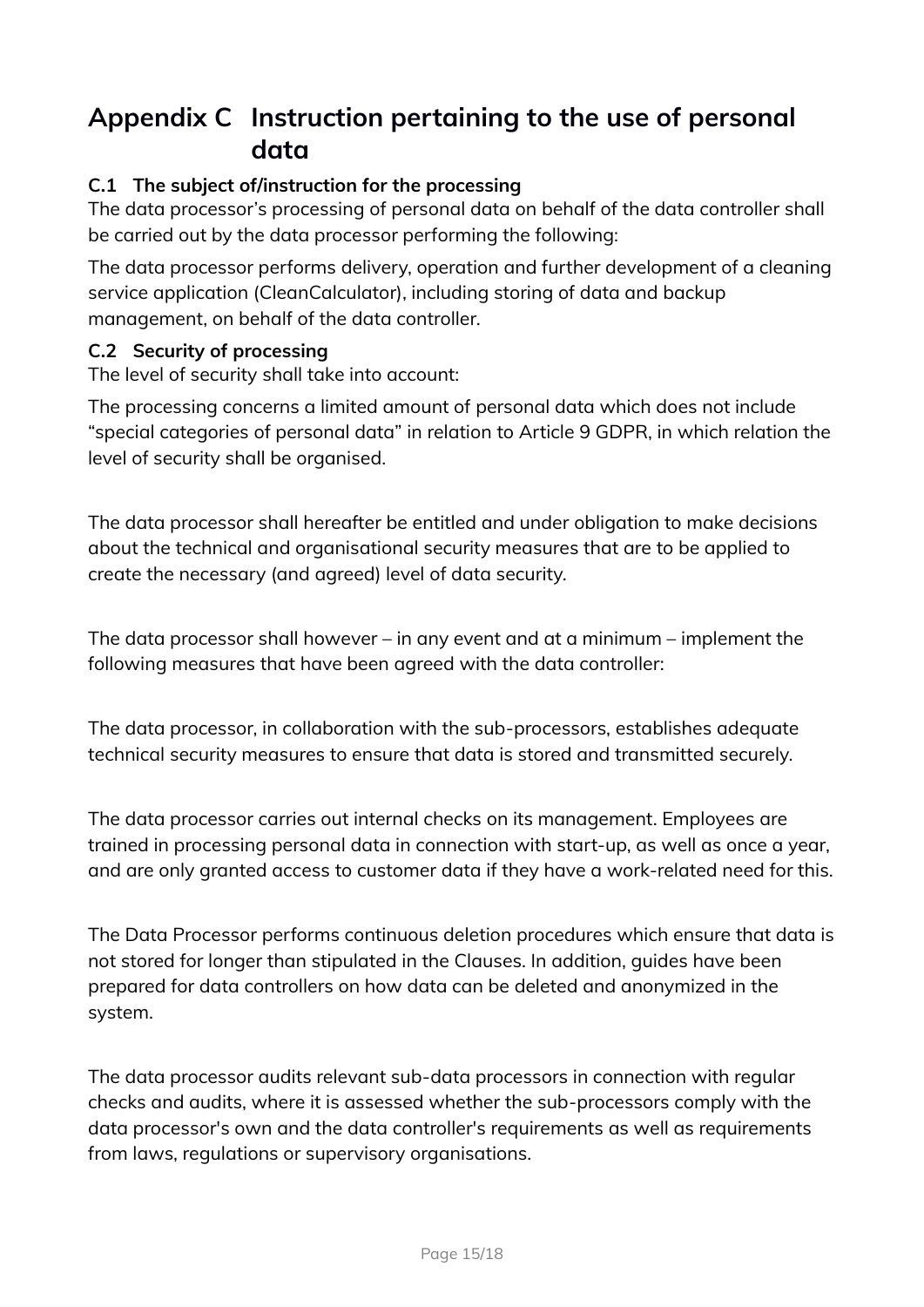The data processor conducts ongoing awareness training with employees to ensure that security breaches can be quickly identified at the data processor. In case of any security breaches, such as data leaks or hacking, the data processor has prepared a security procedure for handling this which ensures proper notification of the breach to the data controllers.

#### **C.3 Assistance to the data controller**

The data processor shall insofar as this is possible – within the scope and the extent of the assistance specified below – assist the data controller in accordance with Clause 9.1. and 9.2. by implementing the following technical and organisational measures:

Insofar as possible, the data processor shall assist the data controller in responding to requests from data subjects in connection with the use of the Application and assist the data controller in preparing risk assessments and implementing appropriate security measures, notifying the Danish Data Protection Agency ("Datatilsynet") and the data subjects in the event of security breaches, preparing data protection impact assessments and conducting prior consultation of the Danish Data Protection Agency ("Datatilsynet") with processing carried out with the Application.

#### **C.4 Storage period/erasure procedures**

Personal data is stored at the data processor until the data controller request to have the data erased or returned. In connection with the termination of the subscription for the Application, data shall be deleted after 30 days after unless the data controller requests otherwise.

There may be a duration of 20 days from the period of deletion until the data is deleted from the backup systems.

#### **C.5 Processing location**

Processing of the personal data under the Clauses cannot be performed at other locations than the following without the data controller's prior written authorisation:

The data processor's above stated address and the addresses of the sub-processors as described in Appendix B.

#### **C.6 Instruction on the transfer of personal data to third countries**

In connection with the operation of the Application and as described in Appendix B, a few number of sub-processors are used outside the EU. These sub-processors are based in the USA and have entered into standard contractual provisions for transmission to third countries, which means that the sub-processor can ensure an adequate level of security and protection. With the acceptance of the Regulations, the data controller has approved the transfer of personal data to the sub-processors used in Appendix B.

If the data controller does not in the Clauses or subsequently provide documented instructions pertaining to the transfer of personal data to a third country, the data processor shall not be entitled within the framework of the Clauses to perform such transfer.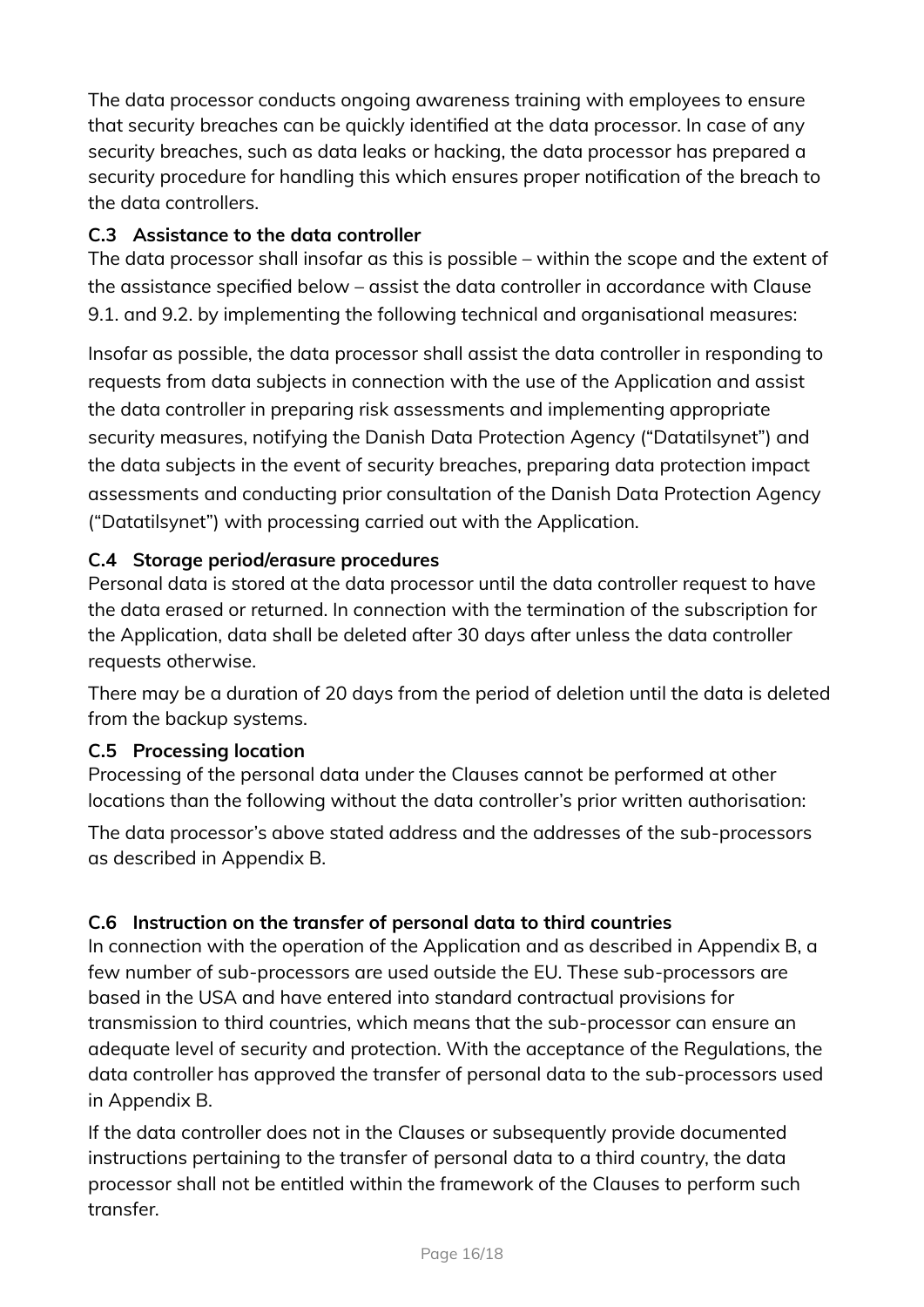#### **C.7 Procedures for the data controller's audits, including inspections, of the processing of personal data being performed by the data processor**

The extent and proceesing of the audit, as the data controller's costs for such, will be arranged separately if the data controller deems this as necessary.

#### **C.8 Procedures for audits, including inspections, of the processing of personal data being performed by sub-processors**

The data controller's auditing of any sub-processors is done - as a starting point through the data processor. The data processor continuously obtains a statement of assurance from an independent auditor from all relevant sub-processors, which can be made available at the request of the data controller.